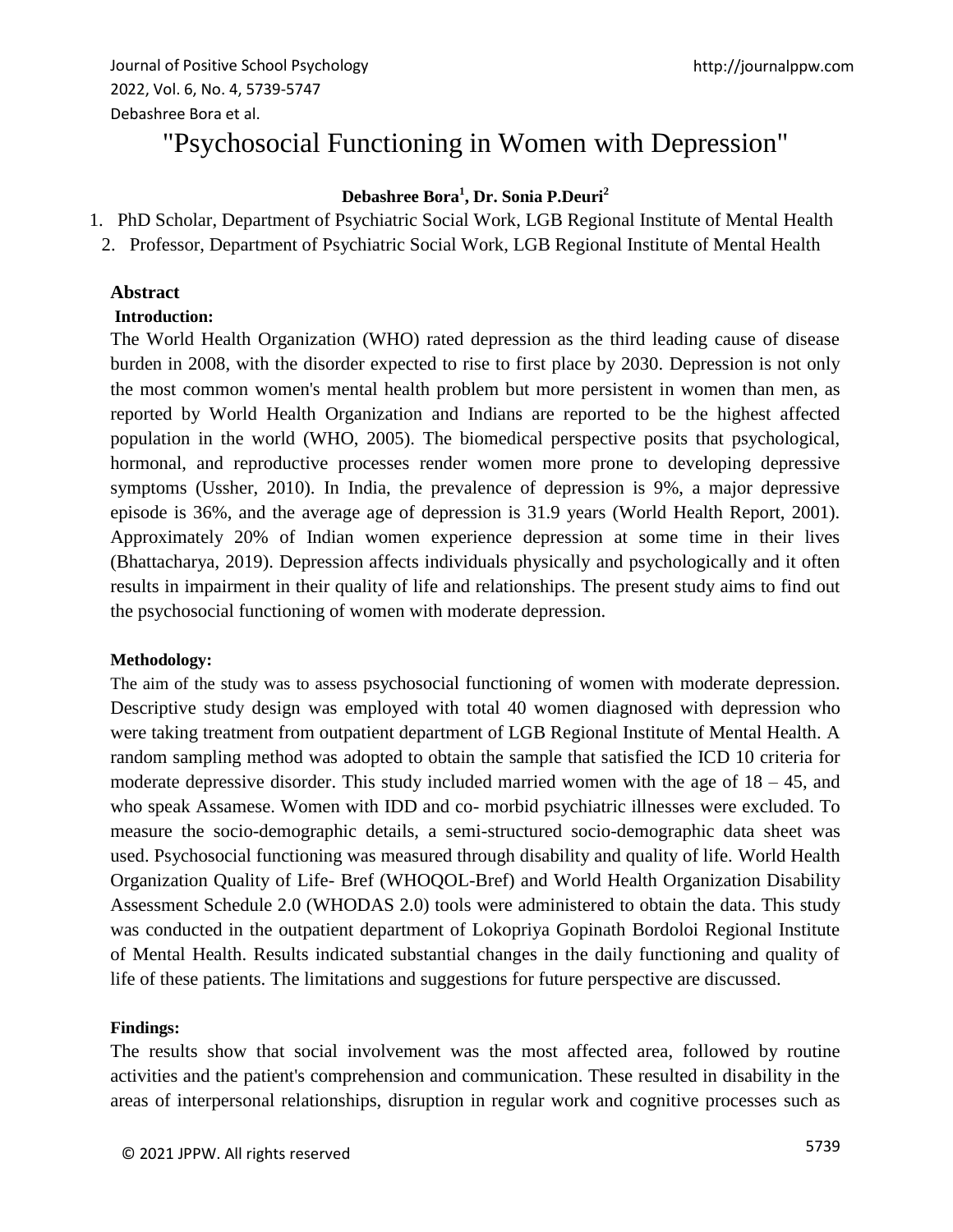http://journalppw.com

Journal of Positive School Psychology 2022, Vol. 6, No. 4, 5739-5747 Debashree Bora et al.

attention and concentration, learning new skills etc. Similarly, the various domains in quality of life revealed comparable results, indicating that social relationships are most negatively impacted by depression, followed by psychological health and physical health.

**Key words:** Women with depression, Psychosocial functioning, Disability, Quality of life.

## **INTRODUCTION**

Depression is a prevalent condition that has a significant impact on psychosocial functioning and quality of life. The World Health Organization (WHO) rated depression as the third leading cause of disease burden in 2008, with the disorder expected to rise to first place by 2030. This underlines the severity of the disability that results from depression. The biomedical perspective posits that psychological, hormonal, and reproductive processes render women more prone to developing depressive symptoms (Ussher, 2010). Depression affects a person's physical activities such as psychomotor agitation or retardation, fatigability and psychological activities such as low mood, and decrease interest in previously pleasurable activities. These symptoms often results in impairment in their psychosocial functioning. Psychosocial functioning refers to a person's ability to perform daily activities and ability to create and maintain meaningful relationships in ways that are satisfying to the individual and others while also meeting the needs of the community in which s/he lives. Thus, the consequences of depression manifested in terms of impairment, and disability can have a significant impact on the lives of both the depressed individual and significant others in their environment. It has a severe impact on physical health, daily functioning, selfcare, productivity and social functioning can

all be adversely affected (Steger, 2012). The lifetime prevalence of Major Depressive Disorder is 10–25% for women and 5–12% for men (Rihmer, 2004). According to Bhattacharya (2019), approximately 20% of the Indian women experience depression at some time in their lives. Over the last decade, researchers have paid more attention to the connection between depression and disturbances in intimate interpersonal functioning. Descriptive studies have found a strong link between marital conflict and concurrent depression (Bohra et al., 2015; Srinivasan et al., 2020). Dalkou et al. (2019) also found that married women had significantly higher levels of depression than non-married women. Hence the present study is aimed to find out the psychosocial functioning of married women diagnosed with depression.

In the context of the northeastern part of India, there is paucity of literature which highlights the psychosocial functioning of women with moderate depression. Considering the other Indian literature based on the impact of depression on women, the current study was considered to be important to explore the various affected psychosocial functioning areas of women. To understand the psychosocial needs of this group of women, one must first identify the areas of psychosocial functioning that are impacted by depression in order to develop a psychosocial management strategy for them.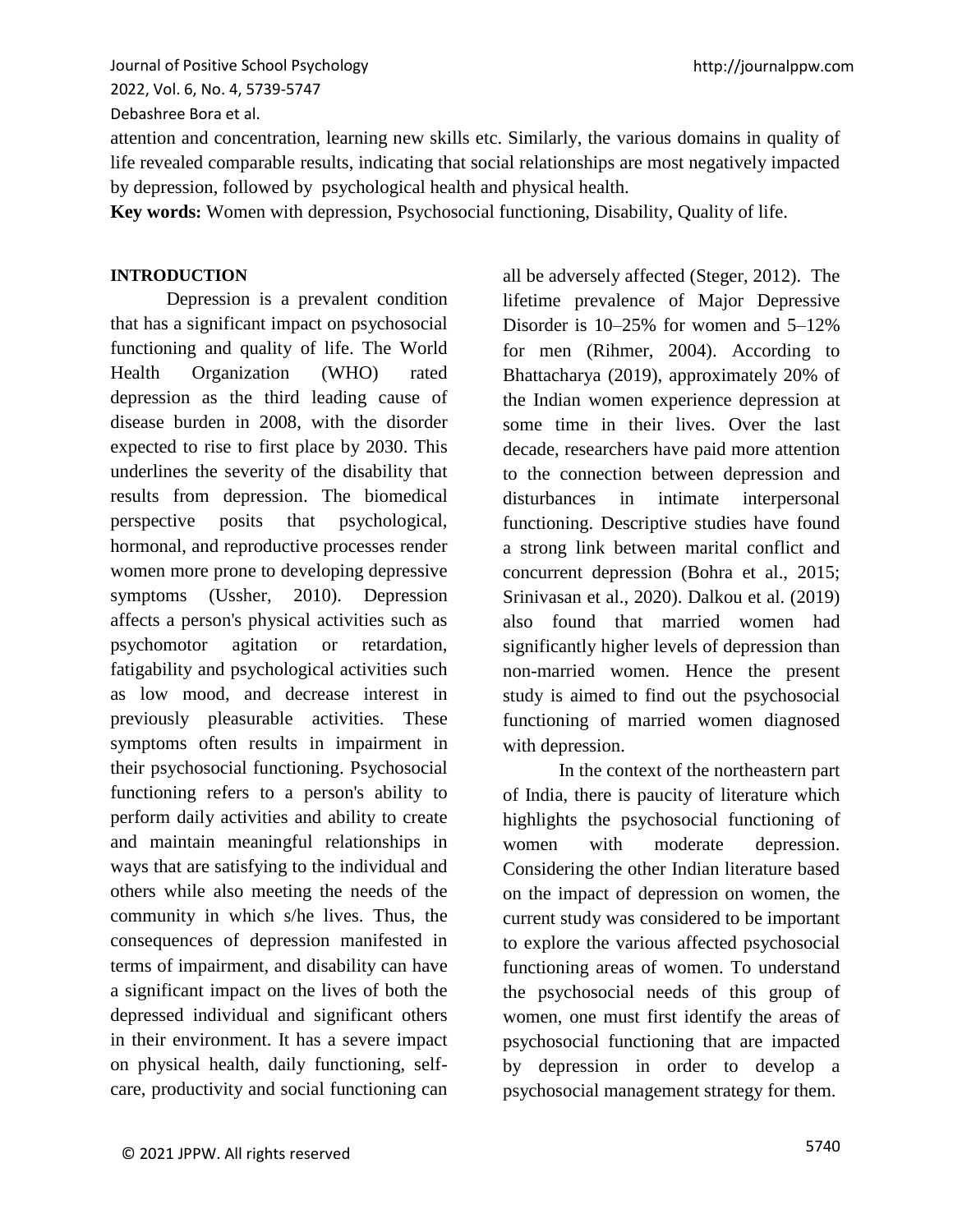# **METHODOLOGY**

The aim of the study was to assess psychosocial functioning of women with moderate depression. Descriptive study design was employed and random sampling method was adopted to obtain the sample that satisfied the ICD 10 Criteria for moderate depressive disorder. Total 40 patients were selected between the age group of 18 – 45, and who speak Assamese. Women with IDD and co- morbid psychiatric illnesses were excluded. To measure the socio-demographic details, a semi-structured socio-demographic data sheet was used. The psychosocial functioning of the patients was defined through social (social relationship, self-care and participation), family (relationship with family members) and occupational functioning (relationship with colleagues, working ability, satisfaction) of the patient. The other areas of psychosocial functioning include physical health, psychological state, and environment of the patient. These areas were measured through World Health Organization Quality of Life- Bref (WHOQOL-Bref) and World Health Organization Disability Assessment Schedule 2.0 (WHODAS 2.0). This study was conducted in the outpatient department of Lokopriya Gopinath Bordoloi Regional Institute of Mental Health. The outpatient department of the hospital was the setting for this study. The main language in and around the site of study is "Assamese" and the researcher is conversant in the local language. Ethical approval was obtained from the Institutional Ethical Committee of LGBRIMH.

## **RESULTS**

The sociodemographic characteristics of the patients were documented through a socio-demographic data sheet. Socio-demographic details of patient are shown in table 1 and table 2. Table 1 depicts the age distribution of the patients.

| Table 1                    |  |  |  |  |  |
|----------------------------|--|--|--|--|--|
| <b>Distribution of age</b> |  |  |  |  |  |

| Age | <b>Mean+SD</b> | <b>Total</b><br>patients<br>$\mathbf{N}$ |
|-----|----------------|------------------------------------------|
|     | $34.47 + 7.2$  |                                          |

The findings of the socio-demographic variables show that the mean age of the patients was 34.47. The other sociodemographic details are shown in table no 2.

# **Table 2** *Distribution of other socio-demographic details*

| <b>Variables</b>   | <b>Total</b><br>no.<br>of patients | Percentage<br>(%) |  |  |  |
|--------------------|------------------------------------|-------------------|--|--|--|
| <b>Religion</b>    |                                    |                   |  |  |  |
| Hindu              | 26                                 | 65%               |  |  |  |
| Islam              | 14                                 | 35%               |  |  |  |
| <b>Family Type</b> |                                    |                   |  |  |  |
| Nuclear            | 26                                 | 65%               |  |  |  |
| Joint              | 14                                 | 35%               |  |  |  |
| <b>Domiciles</b>   |                                    |                   |  |  |  |
| <b>RURAL</b>       | 19                                 | 47.5%             |  |  |  |
| <b>URBAN</b>       | 13                                 | 32.5%             |  |  |  |
| <b>SEMI URBAN</b>  | 8                                  | 20%               |  |  |  |
| <b>Education</b>   |                                    |                   |  |  |  |
| Graduation         | 12                                 | 30%               |  |  |  |
| Higher             | 16                                 | 40%               |  |  |  |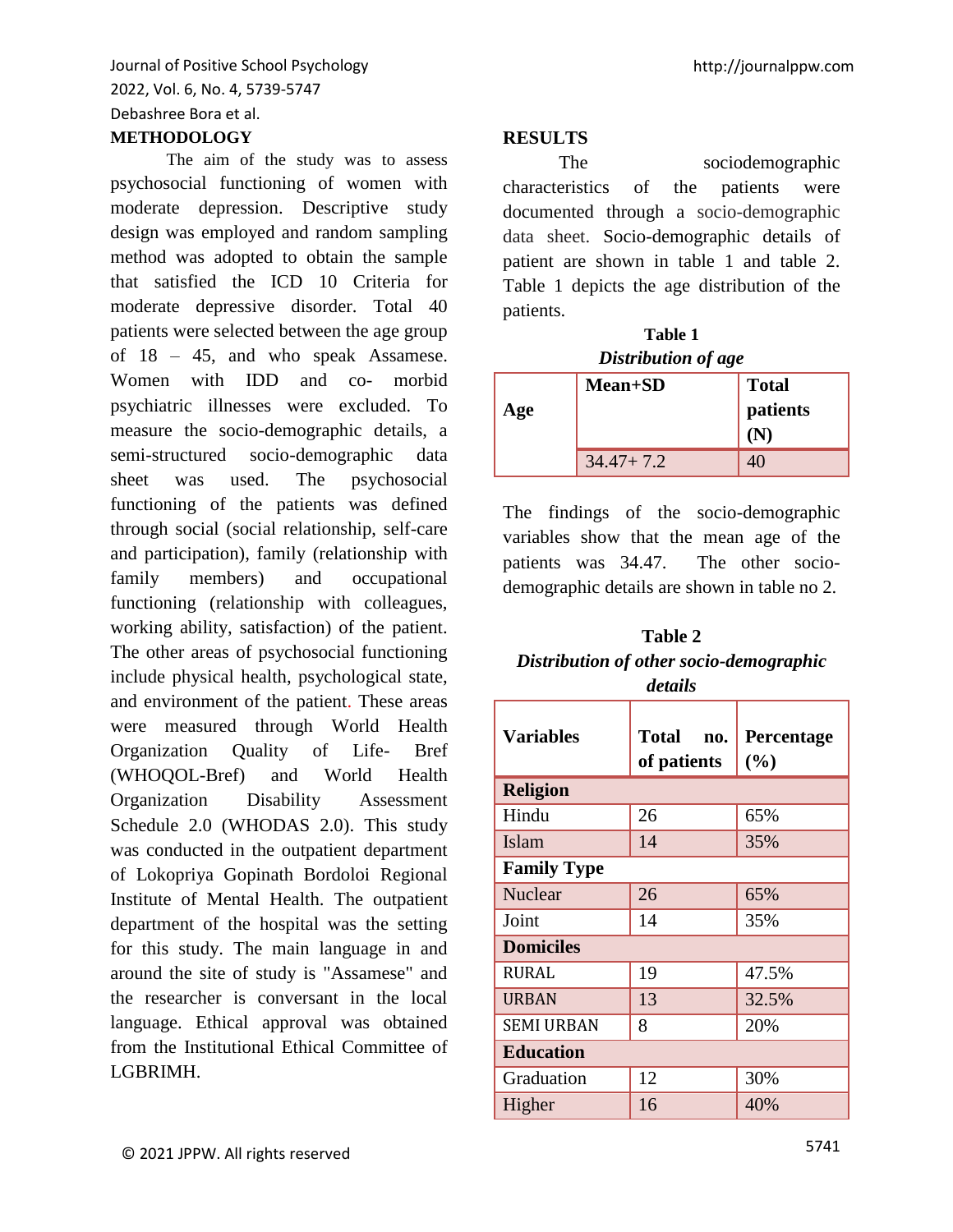| secondary                    |                |       |  |  |
|------------------------------|----------------|-------|--|--|
| Primary                      | 12             | 30%   |  |  |
| <b>Occupation</b>            |                |       |  |  |
| Housewife                    | 30             | 75%   |  |  |
| Self employed                | 8              | 20%   |  |  |
| Government                   | $\overline{2}$ | 5%    |  |  |
| employee                     |                |       |  |  |
| <b>Socio-Economic Status</b> |                |       |  |  |
| Low                          | 2              | 5%    |  |  |
| <b>Upper low</b>             | 1              | 2.5%  |  |  |
| Low middle                   | 8              | 20%   |  |  |
| Upper middle                 | 12             | 30%   |  |  |
| Upper                        | 17             | 42.5% |  |  |

In the religion it was found that majority of the respondents were Hindus, i.e., 65%, followed by Islam (35%). Majority of the patients (65%) were from nuclear family followed by joint family type (35%). A significant number of patients were from rural background (47.5%) followed by urban (32.5%) and semi urban (20%) areas. The hospital is the only tertiary care center in the area for mental health problems and so gets referrals from the whole region. Also, the hospital is situated at a semi-urban area and easy accessible to the people. The education of the patient in the present study was 40% were high school passed, 30% were graduates and another 30% were primary school passed. Occupation wise majority (75%) patients were housewives, followed by self employment (20%) and government employees (5%). Socio-economic status of the patients found that majority of the patients (42.5%) was from upper-socio economic status, followed by middle (30% upper middle and 20% -low middle) and low

http://journalppw.com

socio economic status (2.5%-upper low and 5% -low).

**Table 3**

| <b>Distributions of domains of WHODAS</b>          |                       |                         |          |                |                    |
|----------------------------------------------------|-----------------------|-------------------------|----------|----------------|--------------------|
| <b>WHOD</b><br>AS<br><b>Domains</b>                | Me<br>an              | <b>Std</b><br>Err<br>or | S<br>D   | Mini<br>mum    | <b>Maxi</b><br>mum |
|                                                    |                       |                         |          |                |                    |
| <b>Understan</b><br>ding<br>&<br>Communi<br>cating | 8.4<br>$\overline{2}$ | 0.53                    | 3.<br>41 | 1.00           | 15.00              |
| <b>Getting</b><br>around                           | 6.6<br>$\overline{2}$ | 0.40                    | 2.<br>57 | 3.00           | 12.00              |
| Self care                                          | 3.5<br>5              | 0.40                    | 2.<br>54 | $\overline{0}$ | 8.00               |
| Getting<br>along<br>with<br>people                 | 7.9<br>$\overline{2}$ | 0.54                    | 3.<br>44 | $\overline{0}$ | 16.00              |
| Life<br>activities                                 | 9.2<br>7              | 0.61                    | 3.<br>88 | $\mathbf{1}$   | 18.00              |
| Participati<br>in<br>$\mathbf{0}n$<br>society      | 14.<br>77             | 0.63                    | 3.<br>40 | 4.00           | 22.00              |

*Note. N=*40.

The results presented in table 3 revealed that the participation in society category had the highest mean score (14.77), followed by life activities (9.27), understanding and communication (8.42). As a result, the patients' societal involvement, daily activities, and cognitive processes such as comprehension and communicating with others were affected.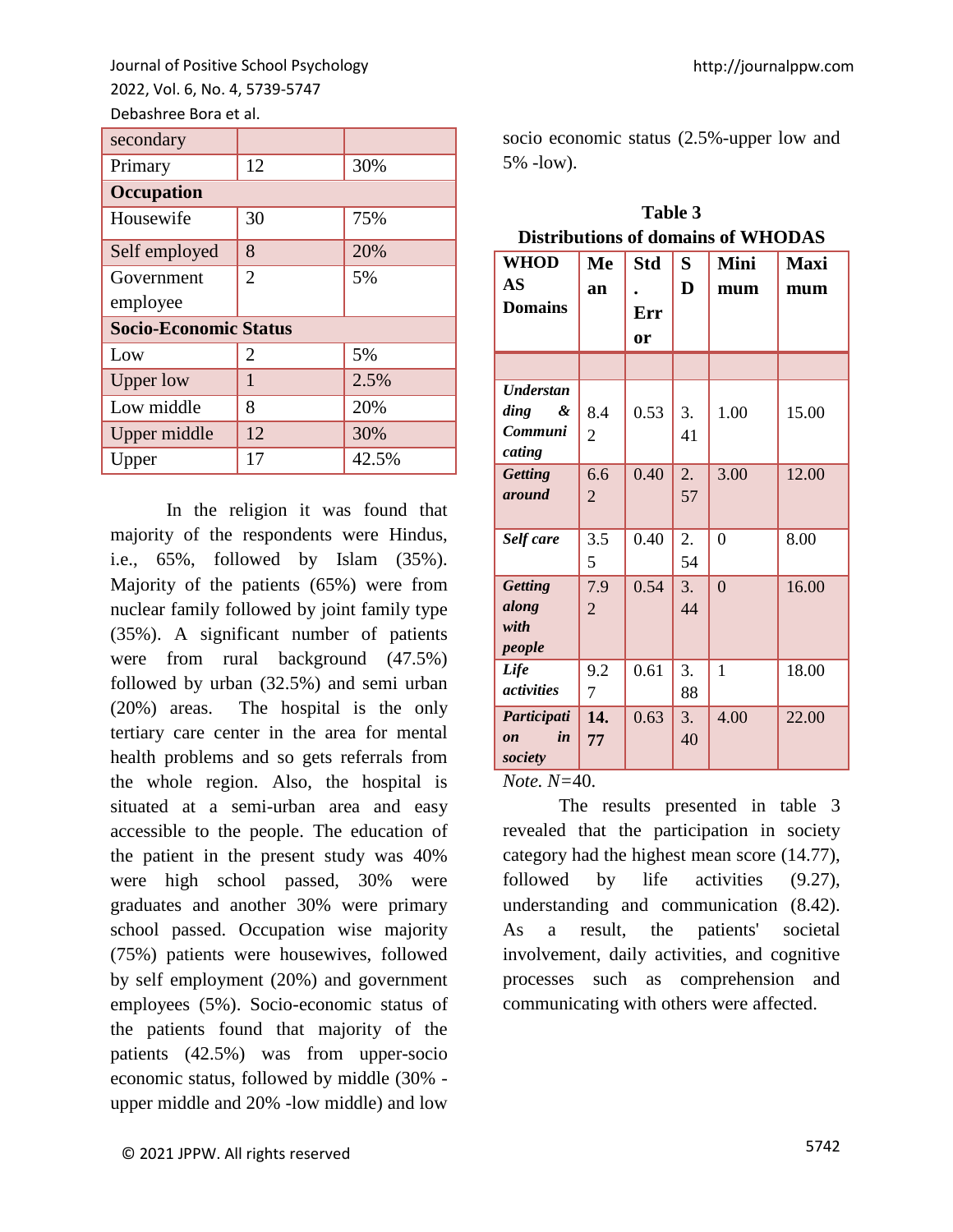| Table 4                            |
|------------------------------------|
| Distributions of domains of WHOQOL |
| <b>Bref</b> scale                  |

| ргег эсан                          |                  |            |          |      |             |
|------------------------------------|------------------|------------|----------|------|-------------|
| <b>WHOQ</b>                        | Me               | <b>Std</b> | S        | Mini | <b>Maxi</b> |
| <b>OL</b>                          | an               |            | D        | mum  | mum         |
| <b>Domain</b>                      |                  | Err        |          |      |             |
| S                                  |                  | <b>or</b>  |          |      |             |
| <b>Physical</b><br><b>Health</b>   | 19.8<br>$\theta$ | .36        | 2.<br>27 | 15   | 25          |
| Psycholo<br>gical                  | 15.8<br>5        | 1.00       | 6.<br>33 | 10   | 49          |
| <b>Social</b><br>relations<br>hips | 7.67             | .35        | 2.<br>26 | 3    | 12          |
| <b>Environ</b><br>ment             | 25.2<br>5        | .75        | 4.<br>77 | 15   | 35          |

*Note. N=*40.

The table 4 depicts the distribution of four of the quality of life domains. The lowest mean score is found in social relationships (7.67), indicating that social relationships are the most affected aspect of quality of life, followed by psychological health (15.85) and physical health(19.80).

# **DISCUSSION**

The main focus of the study was to examine the psychosocial functioning of women with moderate depression. It was measured in the domains of understanding and communicating, getting around and getting along with people, self care, life activities, daily activities, participation in society, physical health, psychological health, social participation and environmental health. The tools used to assess these areas were the WHODAS 2.0

version and WHOQOL Bref measures. The highest affected area in the WHODAS showed as participation in society (mean 14.77) and WHOQOL-Bref was social relationship (mean 7.76). The results of both of the measures from the current study showed that the social relationship, i.e., interpersonal relationship was found as the highest affected, confirming the highest affect area as patient's intimate relationship with significant family members such as spouse, children and others. Earlier work has suggested that relationship with family members tended to oscillate with severity of depression; patients diagnosed with depression, displayed a great deficit in emotional closeness, avoided seeing their family and found contact with them to be unpleasant (Altshuler et al., 2006). Nezlek et al. (2000) mentioned that patients with depression find their interactions to be less pleasurable and personal than non-depressed patients, and they have less control over their interactions.

The findings showed that the life activities (mean 9.27) such as taking care of household responsibilities, doing most important household tasks, getting all the household related work done as quickly as needed etc were found to be affected in the patients. This finding is consistent with previous findings, which suggest that depression has a significant effect on the quality of life and various functional areas of the affected person (Steger, 2012). Zimmerman et al. (2018) explored in their study that married women's depressive symptoms were associated with physical pain, poor sleep, reduced working capacity, and impaired learning and memory. In the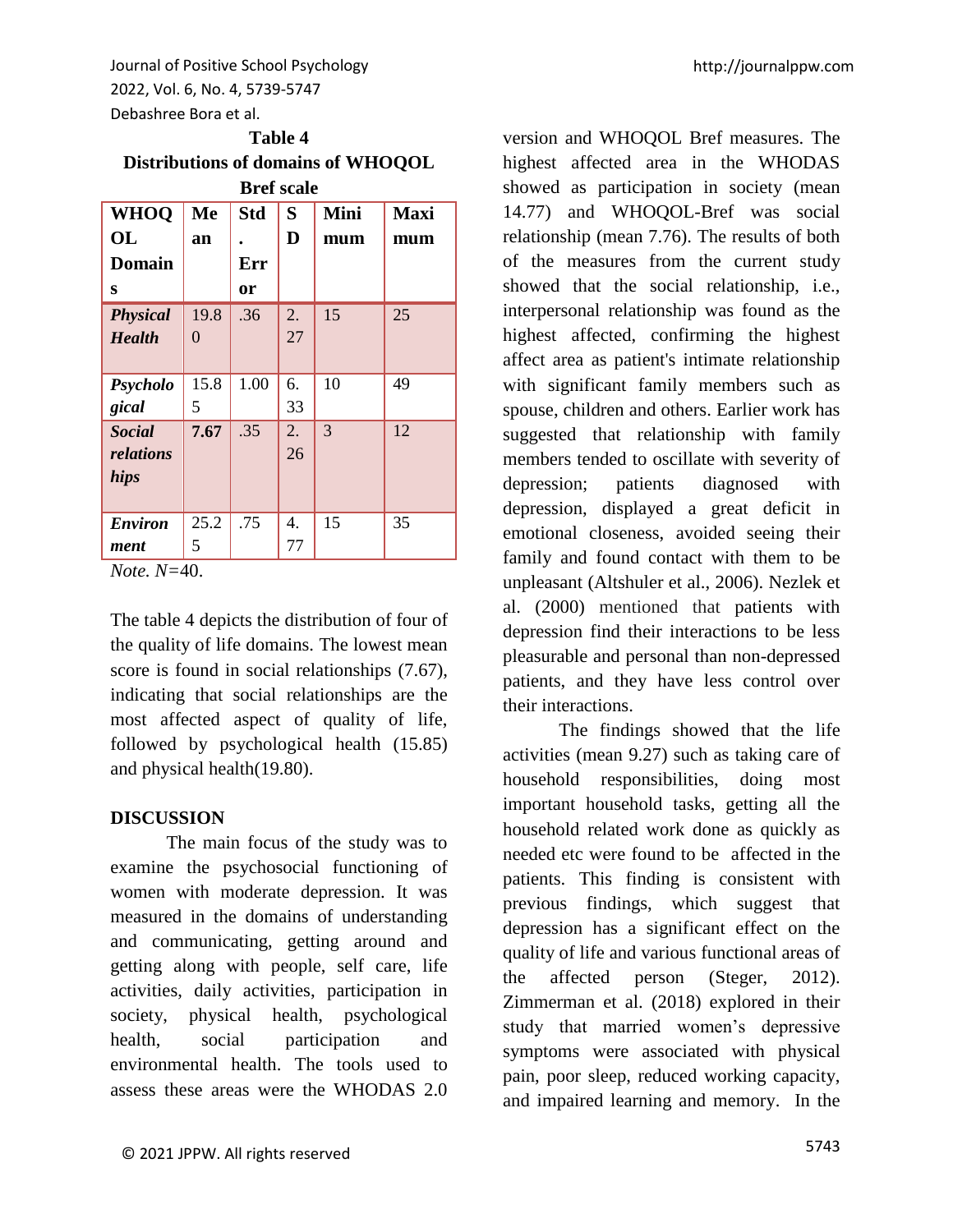present study also patient's understanding and communication were found to be affected (mean 8.42), by depressive symptoms. Present study also found patient's ability of getting along with others (mean 7.92) and getting around (mean 6.62) were also disrupted. It was observed that self care was least affected (mean 3.55) area in the women patients with moderate depression.

Psychological domain (mean 15.85) such as positive feelings, self esteem, thinking, learning, memory concentration, bodily image and acceptance, self satisfaction and negative feelings were found as impacted by depression in the patients. Strine et al. (2009) also found a clear link between depression, poor healthrelated quality of life, insufficient social and emotional support, and disability in their investigation. An Indian study also found that patients experienced moderate to severe deficits in their work, interpersonal relationships, and life satisfaction (Mehta et al., 2014). The next affected area was physical health (mean 19.80), which includes pain and discomfort, medical treatment, energy, sleep, discomfort, ability to perform daily activities, capacity for work. Barge et al. (1999) also found a substantial link between depression and a lower quality of life, as well as a negatively affected mood and enjoyment of activity, and increased physical pain. Another similar study by El-Sheikh et al. (2013) reported that depression in married individuals leads to physical disturbances; mainly appetite and sleep were grossly affected. The least affected area was environmental health (mean 25.25). It is

well established that depression results in poor health conditions, role limitations, poor social relationships and a reduction in psychosocial well-being (Goldney et al., 2000). All these studies support the findings on the psychosocial functioning of women in the present study. So, it can be inferred that depression disrupts the psychosocial functioning of patients irrespective of any culture.

# **LIMITATIONS**

However, the findings should be interpreted with caution, because of the study's limitations. More research with bigger sample size and a longitudinal study design is needed to see how psychosocial functioning changes over time, as the illness progresses alongside with change in severity. Also, the population from other settings such as community samples could be considered for comparison for further generalization of the study.

#### **SUGGESTION**

Thus, the study confirms the impact of depression on the overall psychosocial functioning of patients including quality of life. The assessment of various spheres of psychosocial functioning namely occupation, interpersonal connections, and life satisfaction is required. This will be used as a guide to suggest appropriate psychosocial interventions for women diagnosed with depression to improve the overall quality of life and can specifically structure psychosocial interventions by psychiatric social workers towards building evidenced based practice.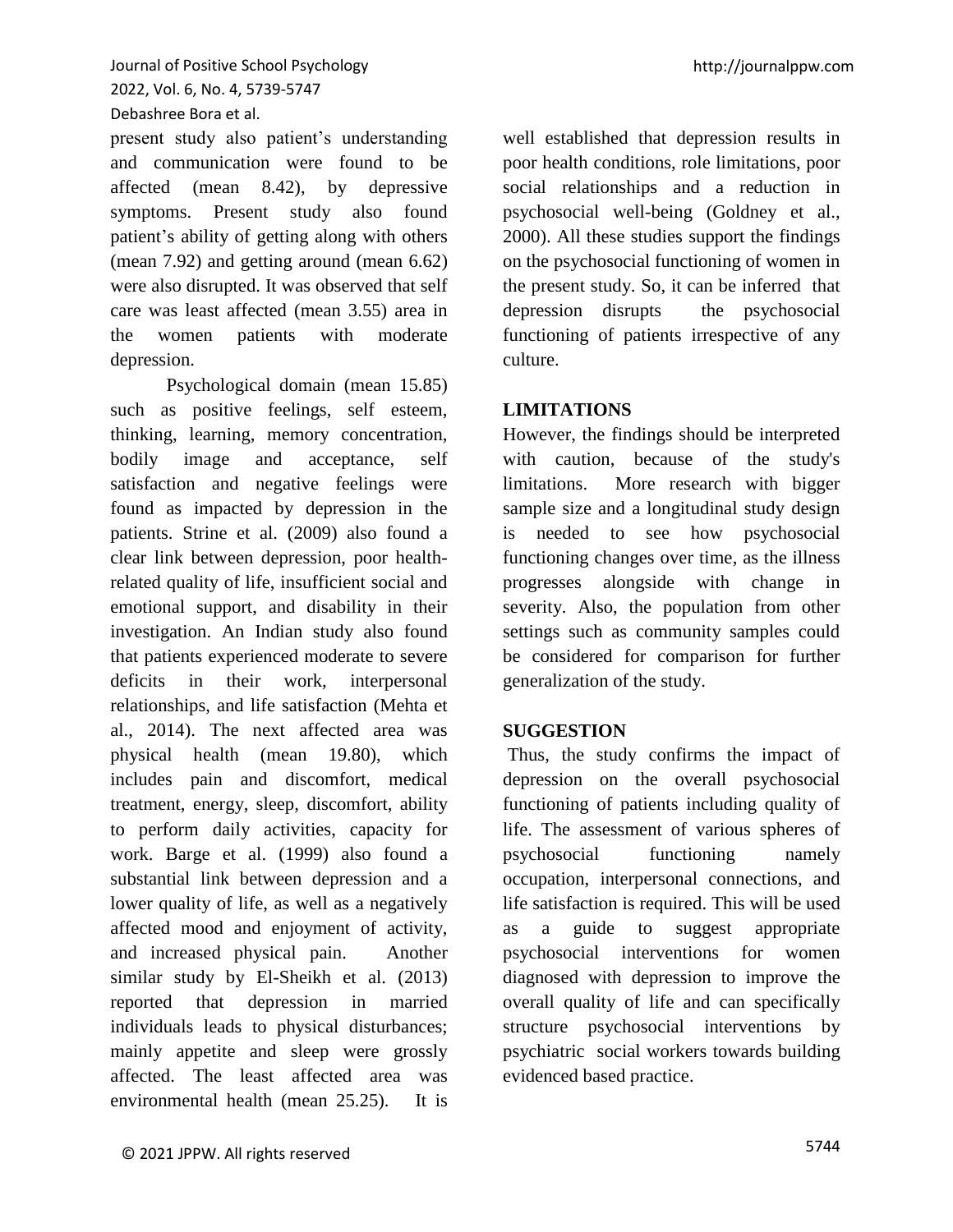# **REFERENCES**

1. Altshuler, L. L., Post, R. M., Black, D. O., Keck, P. E., Nolen, W. A., Frye, M. A., Suppes, T., Grunze, H., Kupka, R. W., Leverich, G. S., McElroy, S. L., Walden, J., & Mintz, J. (2006). Subsyndromal Depressive Symptoms Are Associated With Functional Impairment in Patients With Bipolar Disorder. *The Journal of Clinical Psychiatry*, *67*(10), 1551– 1560.

<https://doi.org/10.4088/jcp.v67n1009>

2. Barge-Schaapveld, D. Q., Nicolson, N. A., Berkhof, J., & Marten, W. D. (1999). Quality of life in depression: daily life determinants and variability. *Psychiatry research*, *88*(3), 173-189. [https://doi.org/10.1016/s0165-](https://doi.org/10.1016/s0165-1781(99)00081-5)

[1781\(99\)00081-5](https://doi.org/10.1016/s0165-1781(99)00081-5)

- 3. Bhattacharya, A., Camacho, D., Kimberly, L. L., & Lukens, E. P. (2019). Women's Experiences and Perceptions of Depression in India: A Metaethnography. *Qualitative Health Research*, *29*(1). [https://doi.org/10.1177/10497323188](https://doi.org/10.1177/1049732318811702) [11702](https://doi.org/10.1177/1049732318811702)
- 4. Bohra, N., Srivastava, S., & Bhatia, M. S. (2015). Depression in women in Indian context. *Indian journal of psychiatry*, *57*(Suppl 2), S239–S245. [https://doi.org/10.4103/0019-](https://doi.org/10.4103/0019-5545.161485) [5545.161485](https://doi.org/10.4103/0019-5545.161485)
- 5. Brown, G. W., Andrews, B., Harris, T., Adler, Z., & Bridge, L. (1986). Social support, self-esteem and depression. *Psychological medicine*, *16*(4), 813-831.

[https://doi.org/10.1017/s0033291700](https://doi.org/10.1017/s0033291700011831) [011831](https://doi.org/10.1017/s0033291700011831)

- 6. Dalkou, M., Angelopoulou, P., Montgomery, A., & Panagopoulou, E. (2019). Can self-pampering act as a buffer against depression in women? A cross-sectional study. *Health psychology research*, *7*(2), 7967. [https://doi.org/10.4081/hpr.2019.796](https://doi.org/10.4081/hpr.2019.7967) [7](https://doi.org/10.4081/hpr.2019.7967)
- 7. El-Sheikh, M., Kelly, R., & Rauer, A. (2013). Quick to berate, slow to sleep: interpartner psychological conflict, mental health, and sleep. *Health psychology : official journal of the Division of Health Psychology, American Psychological Association*, *32*(10), 1057–1066. <https://doi.org/10.1037/a0031786>
- 8. Goldney, R. D., Wilson, D., Grande, E. D., Fisher, L. J., & McFarlane, A. C. (2000). Suicidal Ideation in a Random Community Sample: Attributable Risk Due to Depression and Psychosocial and Traumatic Events. *Australian & New Zealand Journal of Psychiatry*, *34*(1), 98– 106. [https://doi.org/10.1046/j.1440-](https://doi.org/10.1046/j.1440-1614.2000.00646.x) [1614.2000.00646.x](https://doi.org/10.1046/j.1440-1614.2000.00646.x)
- 9. Lora, A., & Fava, E. (1992). Provoking agents, vulnerability factors and depression in an Italian setting: a replication of Brown and Harris's model. *Journal of affective disorders*, *24*(4), 227–235. [https://doi.org/10.1016/0165-](https://doi.org/10.1016/0165-0327(92)90107-h) [0327\(92\)90107-h](https://doi.org/10.1016/0165-0327(92)90107-h)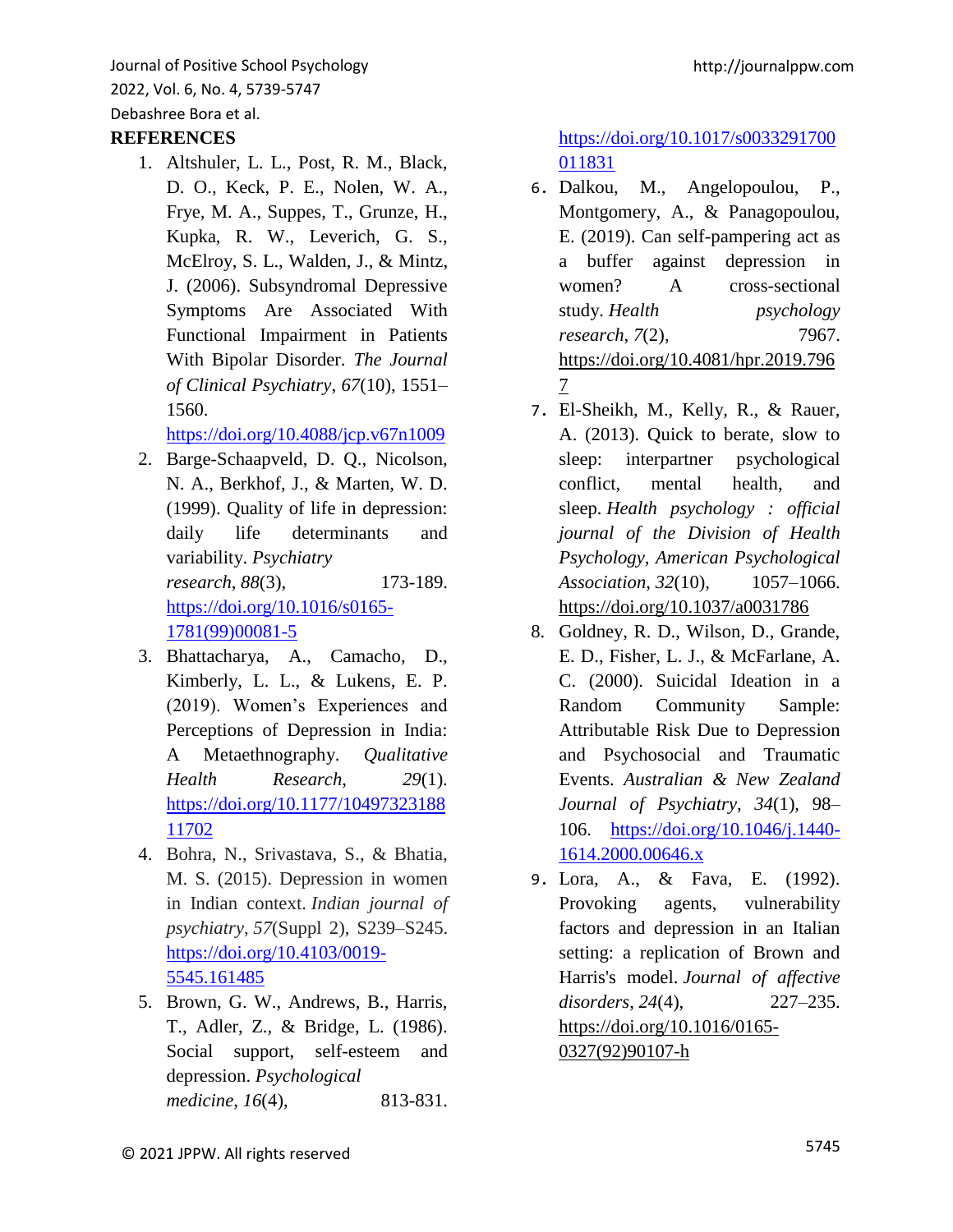- 10. Marangell, L. B., Dennehy, E. B., Miyahara, S., Wisniewski, S. R., Bauer, M. S., Rapaport, M. H., & Allen, M. H. (2009). The functional impact of subsyndromal depressive symptoms in bipolar disorder: Data from STEP-BD. *Journal of Affective Disorders*, *114*(1–3), 58–67. [https://doi.org/10.1016/j.jad.2008.07.](https://doi.org/10.1016/j.jad.2008.07.006) [006](https://doi.org/10.1016/j.jad.2008.07.006)
- 11. Mehta, S., Mittal, P. K., & Swami, M. K. (2014). Psychosocial functioning in depressive patients: a comparative study between major depressive disorder and bipolar affective disorder. *Depression research and treatment*, *2014*.
- 12. Nezlek, J. B., Hampton, C. P., & Shean, G. D. (2000). Clinical depression and day-to-day social interaction in a community sample. *Journal of Abnormal Psychology*, *109*(1), 11–19. [https://doi.org/10.1037/0021-](https://doi.org/10.1037/0021-843x.109.1.11) [843x.109.1.11](https://doi.org/10.1037/0021-843x.109.1.11)
- 13. Rihmer, Z. (2004). Decreasing national suicide rates—fact or fiction?. *The World Journal of Biological Psychiatry*, *5*(1), 55-56.
- 14. Steger, M. F., & Kashdan, T. B. (2009). Depression and everyday social activity, belonging, and wellbeing. *Journal of Counseling Psychology*, *56*(2), 289–300. <https://doi.org/10.1037/a0015416>
- 15. Steger, M. F., & Kashdan, T. B. (2009b). Depression and everyday social activity, belonging, and wellbeing. *Journal of Counseling*

*Psychology*, *56*(2), 289–300. <https://doi.org/10.1037/a0015416>

- 16. Strine, T. W., Kroenke, K., Dhingra, S., Balluz, L. S., Gonzalez, O., Berry, J. T., & Mokdad, A. H. (2009). The Associations Between Depression, Health-Related Quality of Life, Social Support, Life Satisfaction, and Disability in Community-Dwelling US Adults. *Journal of Nervous & Mental Disease*, *197*(1), 61–64. [https://doi.org/10.1097/nmd.0b013e3](https://doi.org/10.1097/nmd.0b013e3181924ad8) [181924ad8](https://doi.org/10.1097/nmd.0b013e3181924ad8)
- 17. Ussher, J. M. (2010). Are we medicalizing women's misery? A critical review of women's higher rates of reported depression. *Feminism & Psychology*, *20*(1), 9-35.
- 18. World Health Organization. (1992). *The ICD-10 classification of mental and behavioural disorders: clinical descriptions and diagnostic guidelines*. World Health Organization.
- 19. World Health Organization. (2001). The World Health Report 2001: Mental health: new understanding, new hope.
- 20. World Health Organization. (2005). *Promoting mental health: concepts, emerging evidence, practice: a report of the World Health Organization, Department of Mental Health and Substance Abuse in collaboration with the Victorian Health Promotion Foundation and the University of Melbourne*. World Health Organization.